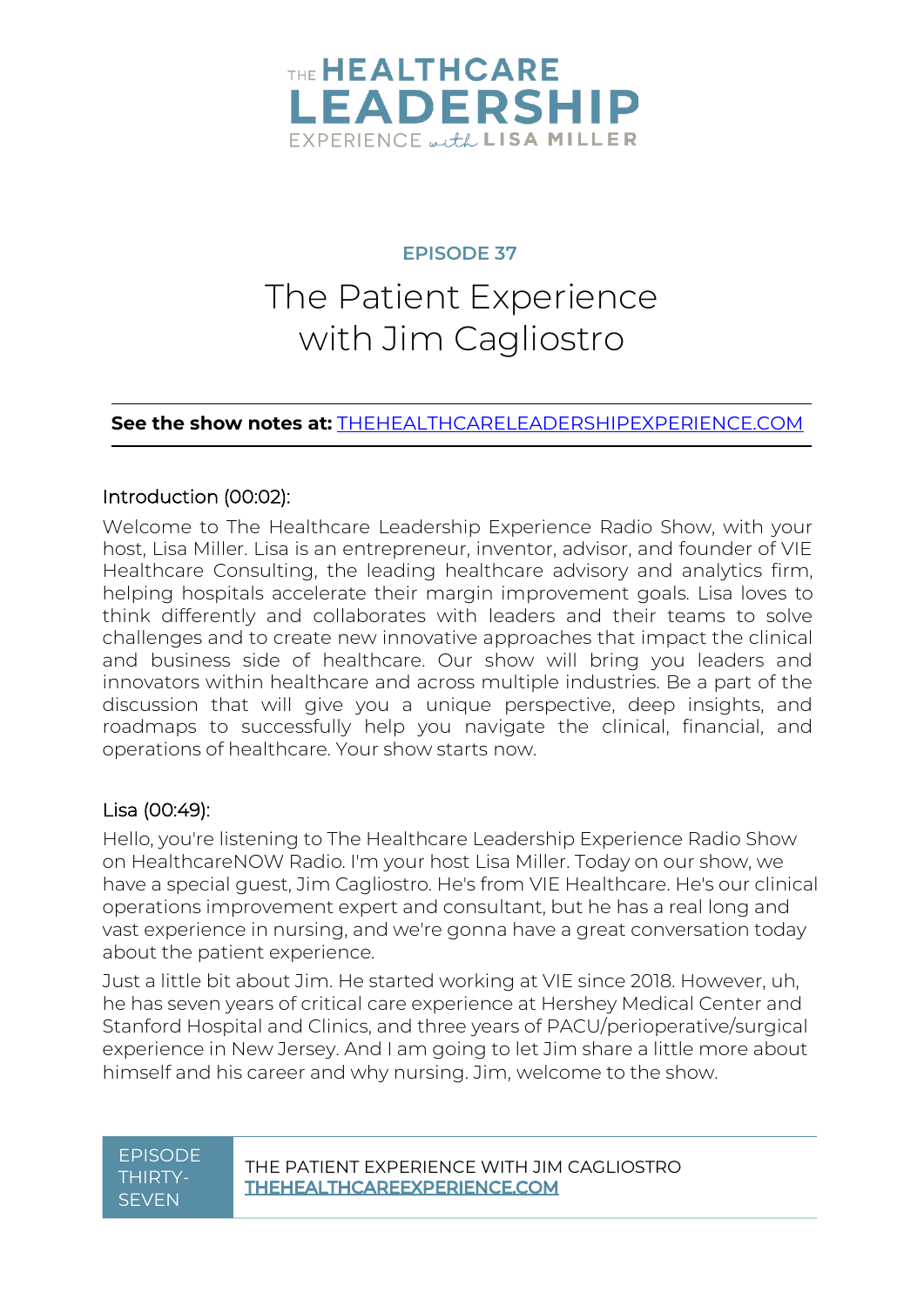

# Jim (01:40):

Thank you for having me. I'm looking forward to it.

# Lisa (01:42):

So Jim, tell us a little bit about yourself.

# Jim (01:44):

So, well, I-I always have to mention my family. I'm married with three wonderful girls, another girl due in May. And yeah, I've been a nurse since 2007 and I got into nursing because…actually I started out as an athletic trainer in high school, and I really like the human body and the healing process and really working with people. I love working with people, I love the bedside, and there was just, going into college, people said, "Hey, there's gonna be opportunities in nursing," at least in terms of work. So I began that process and I've loved it ever since.

# Lisa (02:14):

So in terms of your career path, right outta Messiah, what was your first nursing position?

# Jim (02:20):

There were a few of us that actually ... We did clinicals at Hershey Medical Center. So there were I think seven or eight of us that began work at Hershey Medical Center, and just a, a wonderful organization to begin nursing. And I look back at that time, I say, "We really learned a lot in, in the critical care area." Um, they had a great new nurse program, um, that really trained and really helped people get a grasp of what nursing is all about. And then from Hershey, we did three years out in California at Stanford Hospital, which is another great facility, before coming back to New Jersey, which is home for me.

Lisa (02:53):

THIRTY-**SEVEN**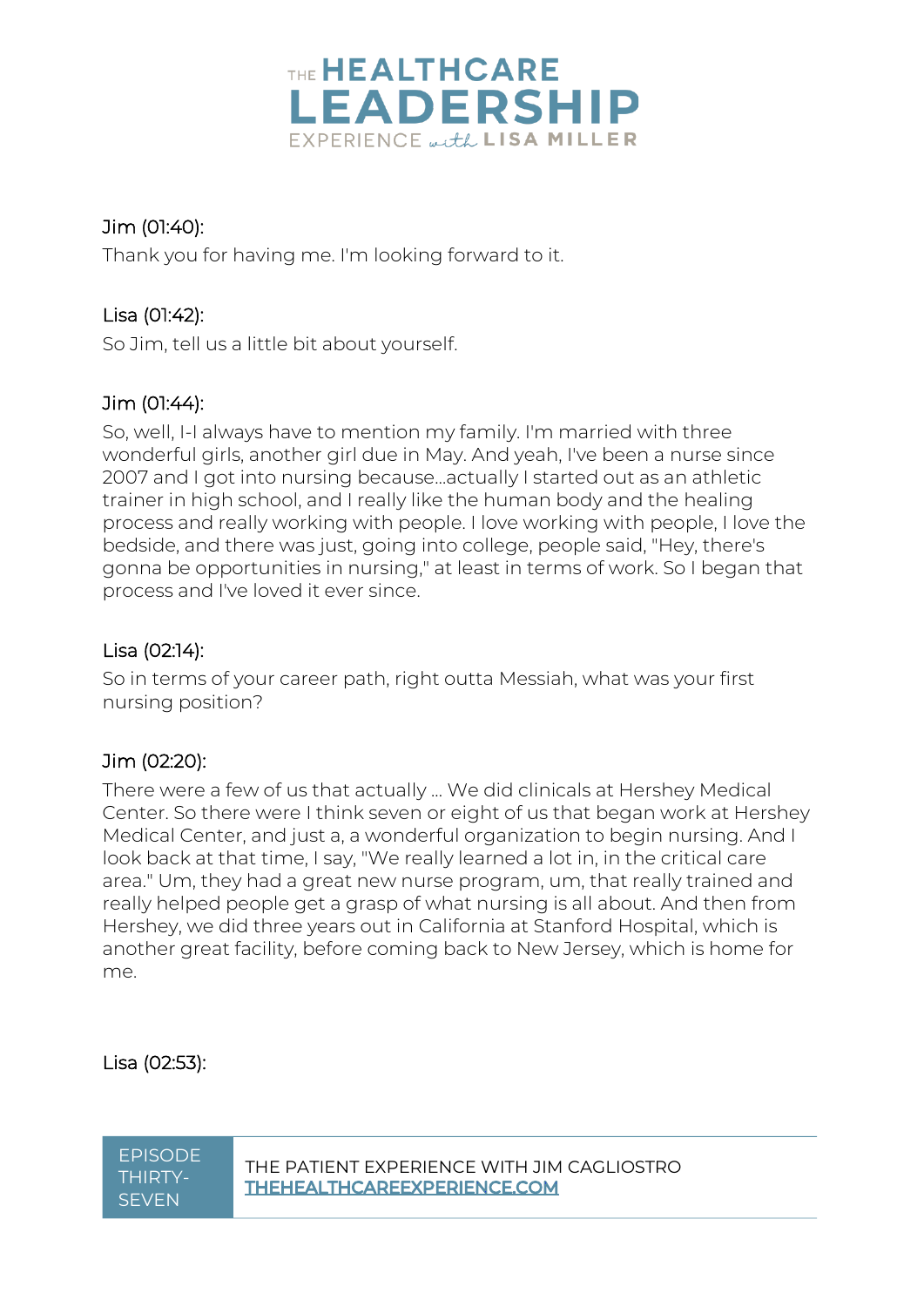

That's great. So, uh, for everyone listening, yes, he will have four girls. (laughs) So, congratulations.

# Jim (03:01):

We're excited, but yes-

## Lisa (03:02):

Yeah.

# Jim (03:02):

... people have warned. Yes. (laughing)

## Lisa (03:04):

So we're gonna talk today about the patient experience. So what is the patient experience definition or what does that mean to you, Jim?

## Jim (03:11):

Sure. So when you ask any healthcare professional about the patient experience, you're probably gonna get a whole bunch of different answers, because it's, it's a term that hasn't really been defined well. But I look to a book that I read, that I strongly recommend, called Service Fanatics by Dr. James Merlino. He's with, uh, Cleveland Clinic. And he mentions, and I'll read one of his definitions here, he said, "The patient experience is everyone and everything people encounter from the time they decide to go to your hospital, until they're discharged." And I'd actually, we'll talk about it a little later, but I'd take it even a step further than that. But I love that definition 'cause it reminds us that every employee in every department can have an impact on the patient experience. And I think a definition that I've enjoyed is really reminding ourselves what the patient experience is not.

## Jim (03:59):

It's not simply making patients happy, because there's something more important in healthcare. It's not just, "Oh, as long as we have happy patients." I mean, I like the definition, it's about providing safe, high-quality care in an environment that promotes healing, and in a way that positively impacts

# THIRTY-**SEVEN**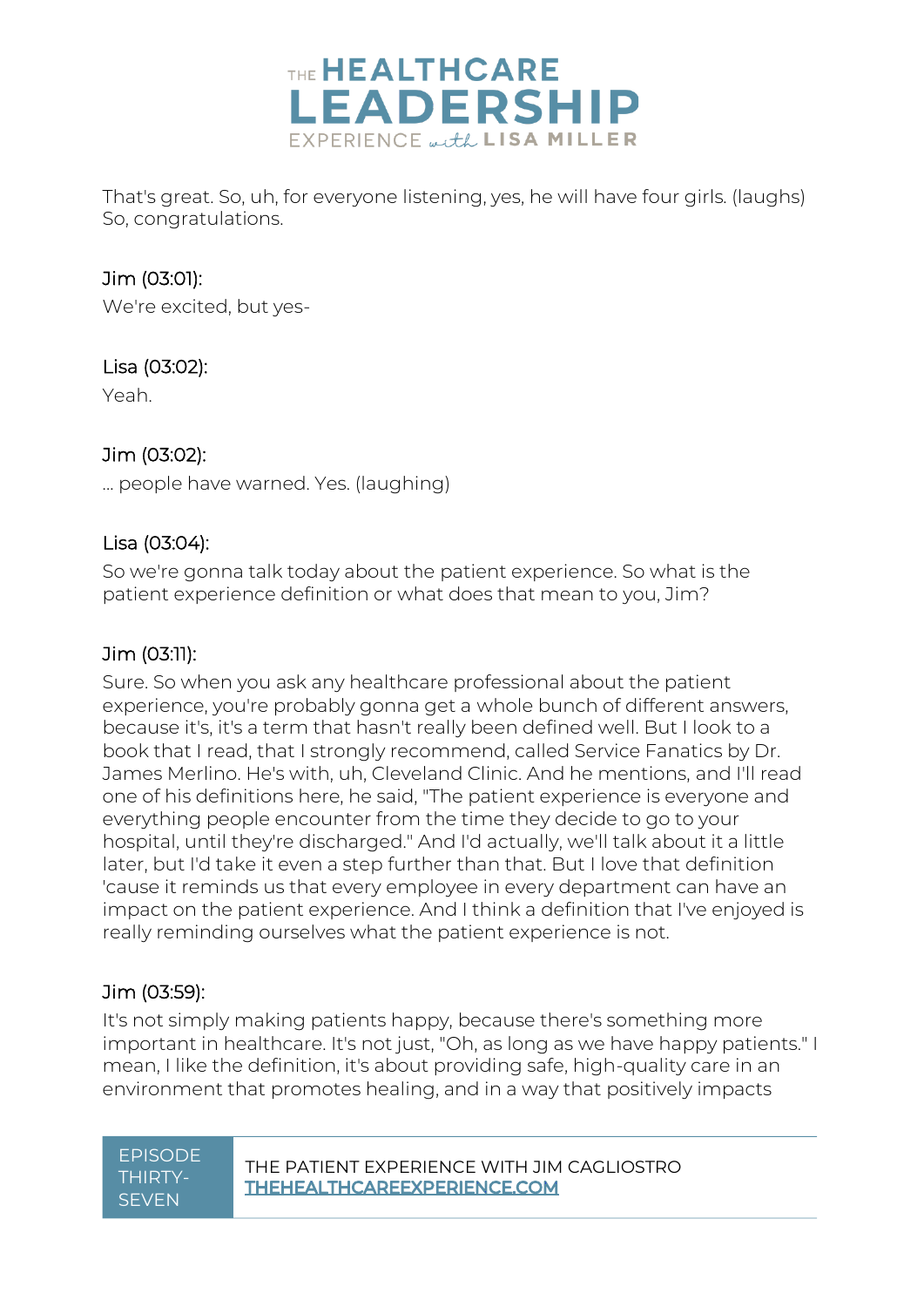

patients. So I, I don't wanna ignore ... Yes, we wanna make patients happy, but I tell my kids, I said, "It's not job to be your friend all the time. Sometimes we have to do what's right and what's best for you." So, so that's how I'd kind of sum up the patient experience.

#### Lisa (04:27):

Yeah. I like that a lot because there's been books about happy customers, (laughs) you know, happy patients, and, uh, yeah, of course we want that experience of saying, "Okay, this has been a, a great experience. They're, they're happy," but I love the, your definition because safety, high quality, maybe even proactively thinking about the future, the transition, the going home, and the connections, I, I think that's more meaningful than happy patient.

#### Jim (04:56):

100%. And you mentioned that proactive, and that's a huge piece of it. We're so used to this reactionary customer service, but we have to be proactive. Absolutely.

## Lisa (05:05):

So, we're getting into some areas that I'm also equally passionate about it as well as you. And it seems like in the past, that historically patient experience has been overlooked. And I would wonder why you think that — and have you seen some changes and are we there completely yet? So why has it been overlooked? Ha- ... Do you see changes now moving in a better direction, and how far do we ... What's the gap to get to where we need to?

## Jim (05:30):

I definitely agree that it, it has been overlooked. I'd come up with a few reasons, and the listeners, you know, might come up with some others. But the first thing that comes to mind is hospitals have not historically been paid for the patient experience. CMS has reimbursed, at least in the past, on a feefor-service basis. And your listeners will know that that's changing. That's been changing for years, that there is more of an emphasis and a focus on the quality of care delivered, not just, "Okay, you performed a surgery, here's your reimbursement."

# THIRTY-**SEVEN**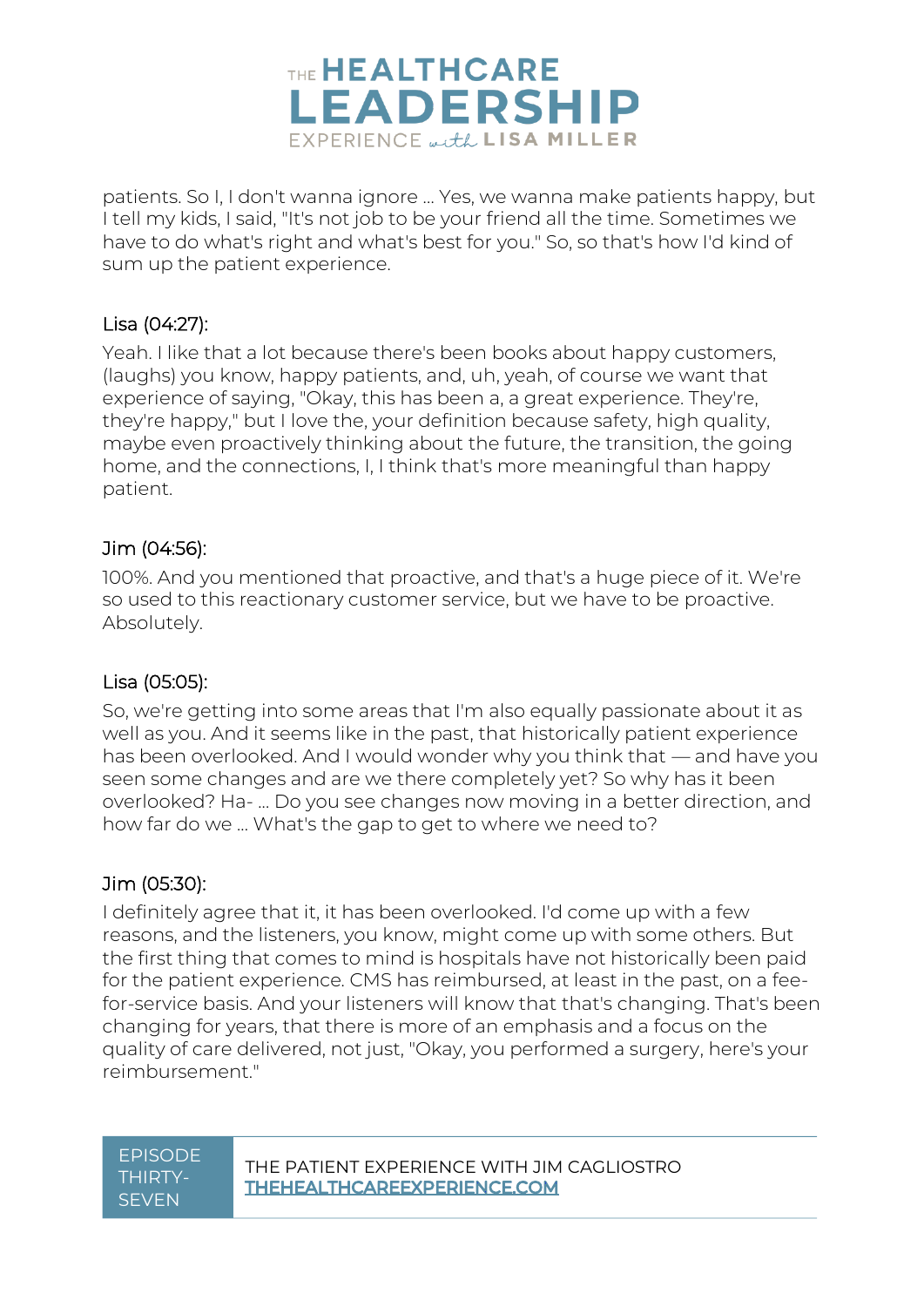

# Jim (05:59):

Another thing is, and I'm guilty of this, healthcare workers often, we'll consider our job done if the patient went through their surgery, they recovered, and we send them home. "Great. My job is successful." But we need to get beyond that and, and think about exceeding expectations and providing really a great experience.

# Jim (06:17):

Another reason why I think it's been overlooked is that, uh, s-simply, i-it's hard to do. I-i-it's a hard thing. It requires time, effort, resources, really a commitment from leadership, buy-in from the organization, um, a, a number of things, and, and it's just, it's simply hard to do. And I think probably the last thing I'd say that's maybe the biggest obstacle is, at least historically, patients have thought they don't really have any other place to go. The-they feel like they don't have a choice, whether it's because their doctor refered them to a place, and, "Well, that's the place I have to go," or insurance. And sometimes if insurance doesn't cover my surgery at one hospital, I have to go to this hospital.

## Jim (06:55):

And so they feel locked in and then hospitals, I think healthcare workers, we can get the mindset, "Well, you're gonna come back to us regardless because your insurance covers this hospital," and that's changing too. But anyway, but those are a number of reasons and I'm sure there's others that people could come up with, why the patient experience has been overlooked.

# Lisa (07:12):

Yeah. A-and I think that it, there's a lot more focus around the patient experience. And I see it, uh, you know, with the, with CEOs, COOs, leadership, realizing that it's, it's such a key factor for, you know, competition, for reimbursement, like you said — and also their brand too, right? Of being the place where, you know, the patient experience matters or, you know, the patient healing matters. And so they're kind of incorporating their brand, their competitiveness, and then of course reimbursement. And it is hard to do, like you said.

# THIRTY-**SEVEN**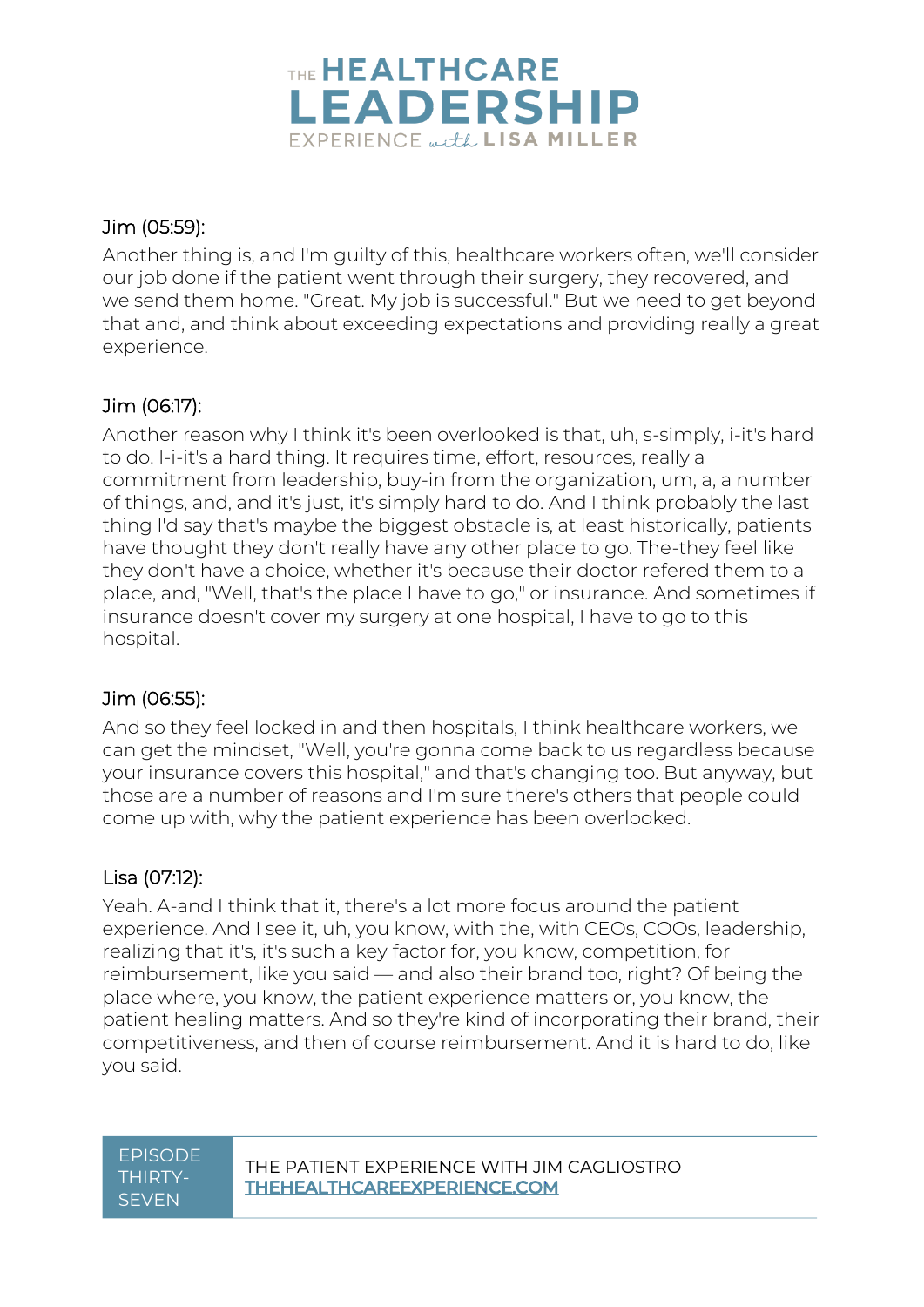

# Lisa (07:49):

You know, it really requires a dedication to looking at metrics. And I think something that everyone's really uncomfortable doing is hearing what they're not doing right. And that involves really, I think even beyond surveys, and I know healthcare's doing that more, but really getting the feedback at bedside after looking at online reviews and really saying, like you said it, this isn't because they just have to come here. This is, "Wow, there's something really going on this floor."

## Lisa (08:19):

Or if you look at some of the online reviews sometimes, and I do this for some projects, I think there's themes. It's communication. It's, of course, waiting, but I, I think that's, you know, unfortunately that's just gonna be tough now, but I, I always ... There's this theme of communication always. Right?

## Lisa (08:35):

So Jim, ho-, what are your thoughts about that? About communication from a nursing perspective, or a physician, or even just anything in the hospital, any place in the hospital? From picking up a phone and having someone on the other end-

## Jim (08:45):

Absolutely.

## Lisa (08:46):

... maybe not being, being patient? (laughs)

## Jim (08:49):

Well, I remember that that's one thing that you brought to my attention. I've really been i-impressed by how much you can gather just from Google reviews, an-and see what people are saying and, and to look for those recurring themes. An-and you mentioned communication, you know I'm passionate about that. I tend to be an overcommunicator, sometimes to a fault, but I know a-as a patient, I've been on the other side, in the bed receiving care, and you see sometimes when there's a lack of communication, it can bring anxiety for a patient, it can bring confusion, and we wanna do everything we can to provide education for patients. We want to give them opportunities to ask questions.

# THIRTY-**SEVEN**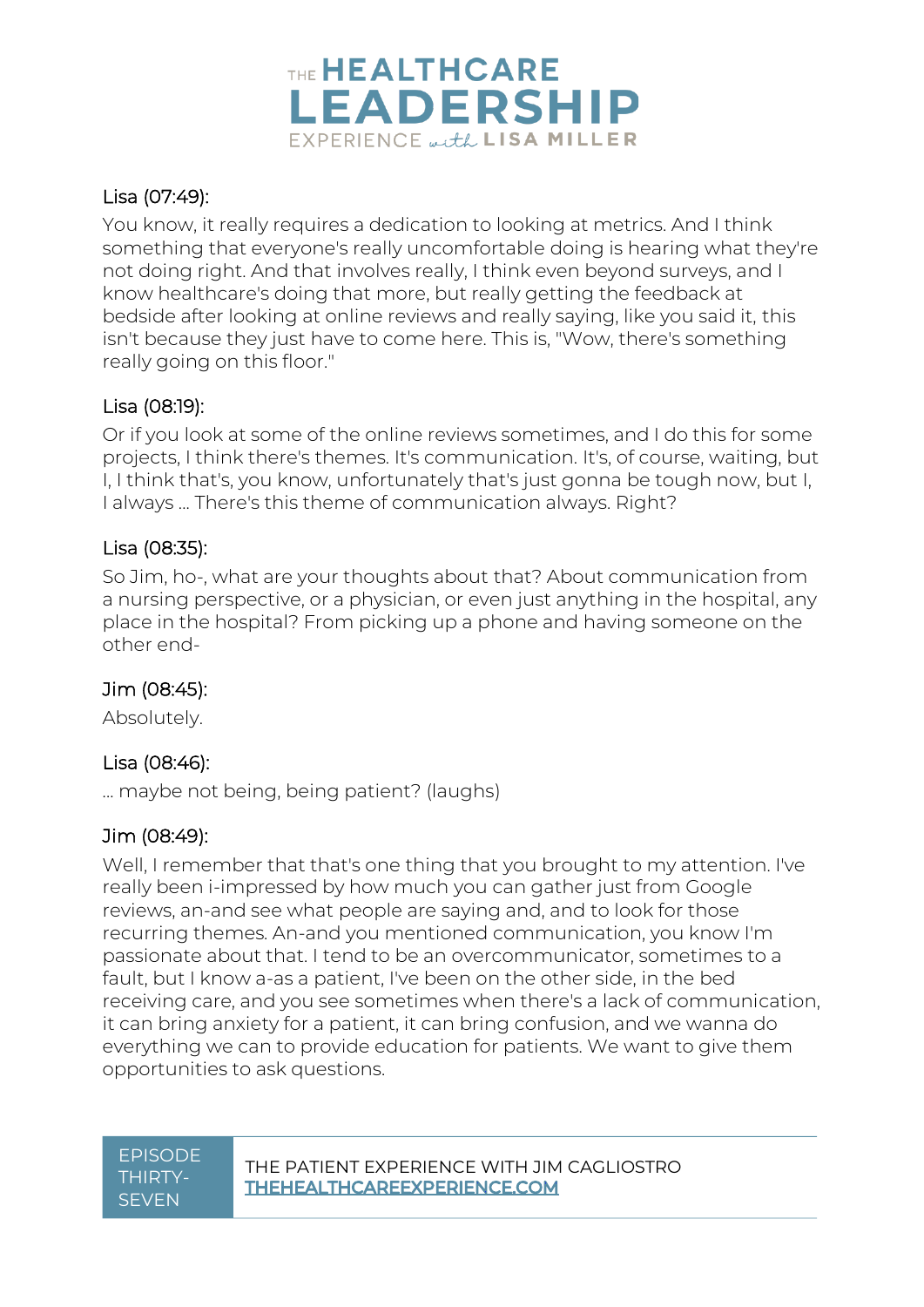

# Jim (09:25):

I know sometimes healthcare providers, nurses in particular, a-a-are running from patient to patient and so busy. Sometimes they don't stop to take the time to make sure that what they're communicating to patients is understood, but also to stop and say, "Hey, do you have any questions? Are there any concerns that you have?" So I, I, I think communication is a huge piece that ... Well, I, I think on your last radio show, what was it? Dr. Vallee? I'm probably saying-

## Lisa (09:49):

Vallee, yeah.

## Jim (09:50):

He said the idea of under-promise and over-deliver. And so a lot of times we might make a promise and we don't follow through with it. So that's important, is that what we're communicating, are we truly following through with it, but also just the fact that we are communicating. Can I share one story, Lisa, related to this?

# Lisa (10:06):

I, I would love you to, please.

# Jim (10:08):

So this goes back to, kind of along with the feedback, but also the communication. And I say in terms of improving the patient, uh, experience, we need to listen to feedback, an-and you hit the nail on the head when you said not just the good feedback, we all love to be praised, but what about the negative feedback? Okay, great. Not just listen to the negative feedback, but what are you gonna do about that negative feedback?

# Jim (10:31):

So the story I have is when our first daughter, Brooklyn, was born, we were out in California, and I won't share the name of the hospital, but this is a good thing for, for the hospital, but it doesn't sound good when you start. I'm holding my daughter, Brooklyn, and I was given an update. She was given her shot of vitamin K, which is standard globally for babies when they're born, and I'm holding Brooklyn, rocking in the glider, and another nurse comes up ready to give her a shot.

# THIRTY-**SEVEN**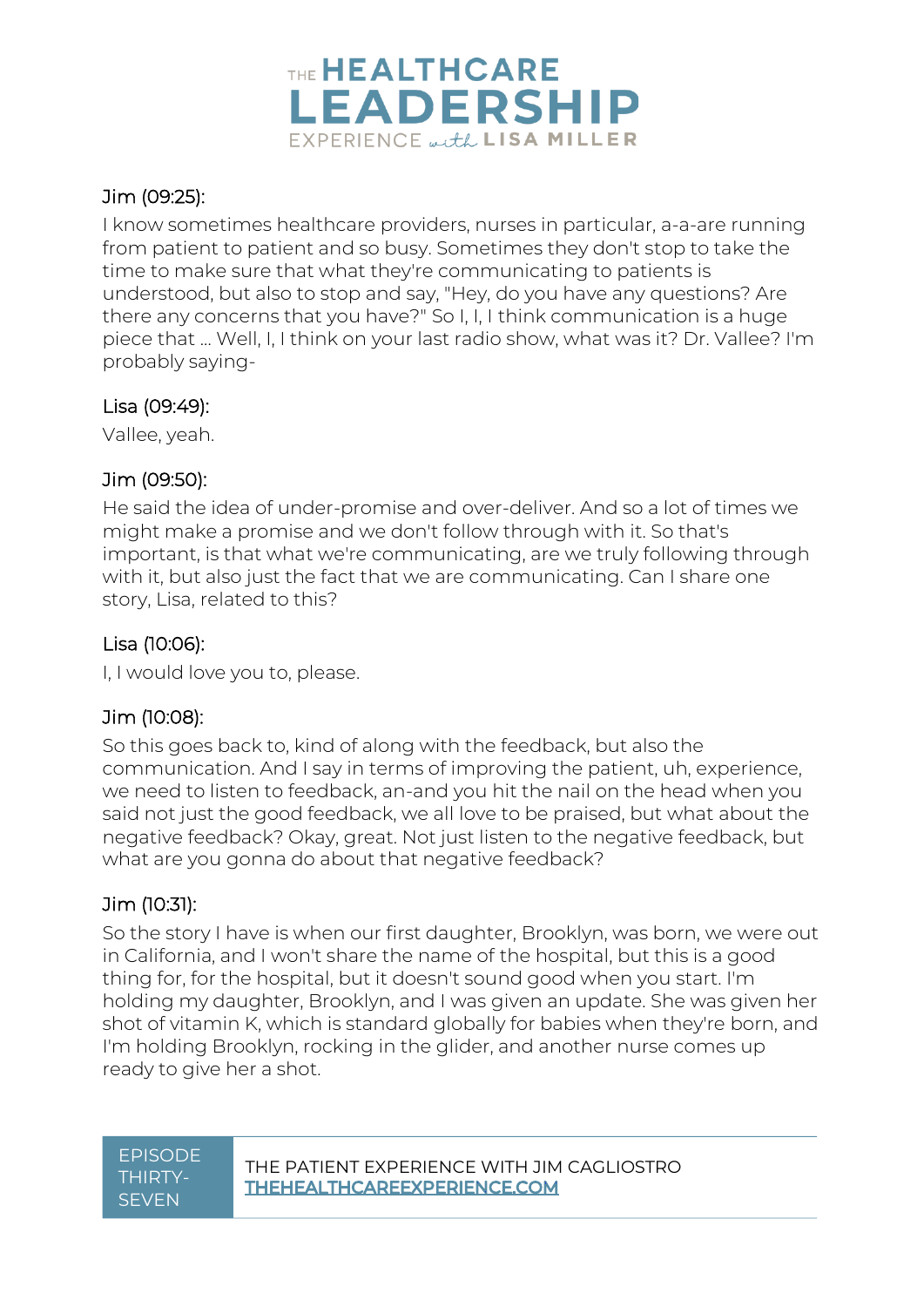

# Jim (10:54):

And I said, "Oh, what is that?" And she said, "Oh, it's, it's her dose of vitamin K." And I said, "Well, hold on a second. I think she already received it." And the nurse said, "No, no, she didn't get it yet." So I had to clarify and direct her to the nurse who told me that she received it. And sure enough, if I wasn't there holding her, Brooklyn could have gotten a second dose of vitamin K. An-and that, that was really upsetting to me, especially as a first-time father, you know, your, your emotions are all o-on high. And so I remember being very upset about that.

# Jim (11:20):

But I also remember, a day or two later when we were home, I got a phone call from the manager and the manager was apologetic, said, "Hey, we understand there was an issue," and she listened to me, and I was able to, to vent a little bit, yes. But also to explain to her, "Hey, I'm a nurse. I understand that there's difficulties, there's challenges we have, but this is a mistake or a potential mistake that should not even come close to happening again."

# Jim (11:45):

And so she listened, and I wanna say at least 30 minutes, maybe up to an hour, we sat and we talked, and I don't even know if they did anything about it. I, I'm assuming they did. But the fact is, I felt heard. And the fact that I felt that she was listening to me, and she was asking me questions, and taking that feedback, that was a huge thing. So she turned a potentially very negative experience into a positive experience for the patient. An-and I, I just love sharing that story because it all comes down to listening to that feedback and communicating.

# Lisa (12:15):

That's a great story, because most of the times they just would've wrote it off, o-or maybe just did, you know, a follow up call and say, "We're sorry." But the fact that she took so much time and asked you questions is genuine and it was authentic. And I think that's what's really the heart of a patient experience, is getting to those issues, but reaching out, not because it's a check the box or we're trying to not have a negative survey, but doing it from an authentic place. I think that's really powerful and I think that's where we have to be.

# Lisa (12:50):

**SEVEN**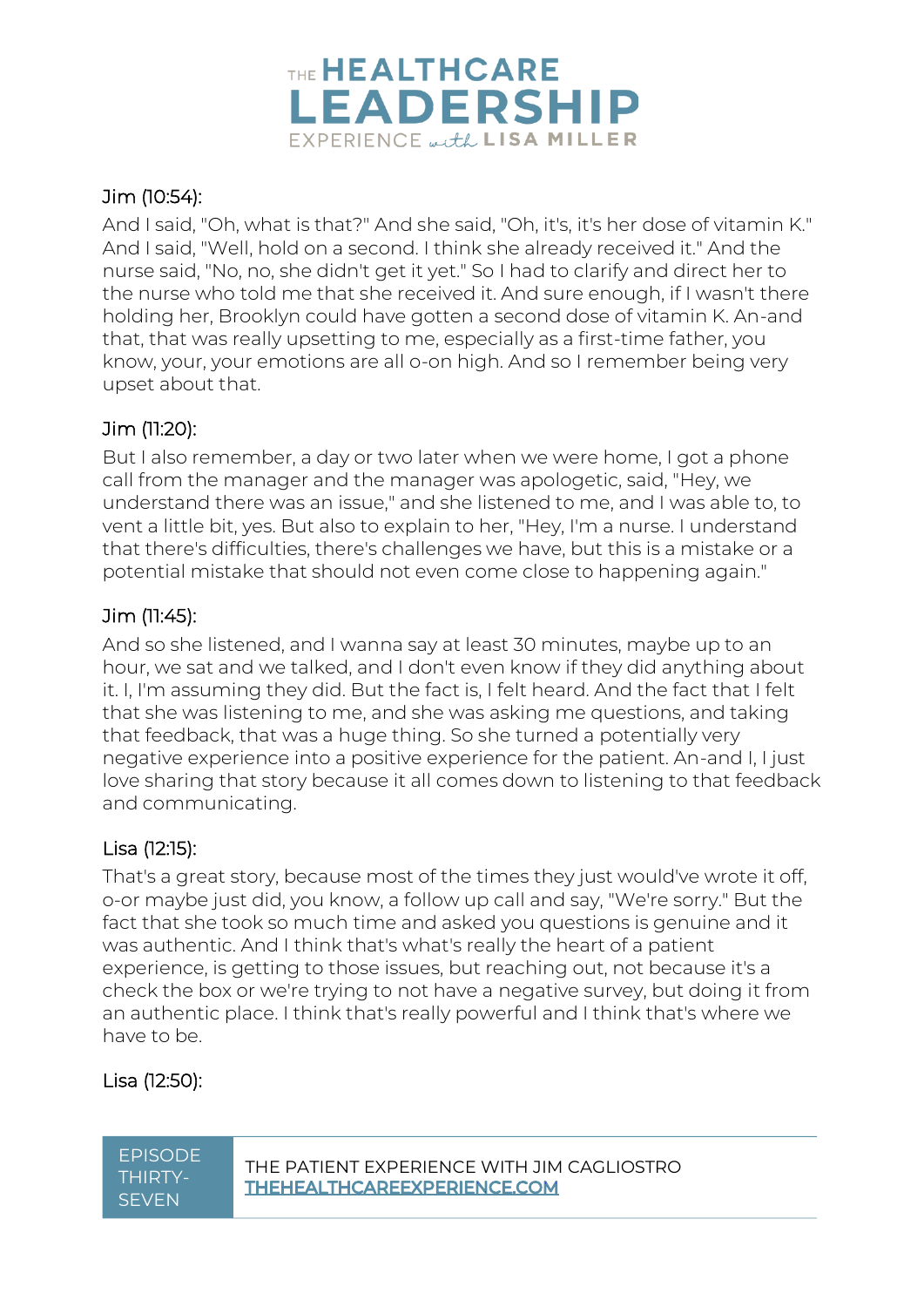

So if you're just tuning in, you're listening to The Healthcare Leadership Experience Radio Show on HealthcareNOW Radio, and I'm Lisa Miller, your host. Today I'm joined with Jim Cagliostro, and we're talking about the patient experience. The show is sponsored by VIE Healthcare Consulting, a leading healthcare advisory analytics firm, helping hospitals accelerate their cost savings and margin improvement goals since 1999. You can learn more about VIE Healthcare at viehealthcare.com.

All right, Jim. We have a lot more to talk about in terms of the patient experience, and I love your story. How do you convince healthcare leaders that the patient experience should be a priority?

## Jim (13:30):

This is another thing I'd like to use an example, where say you go to a restaurant, and you arrive to the restaurant, the-there's no parking. The hostess is rude. There's a long wait. You're just uncomfortable. It's a cold waiting area. And this is even before you've sat at a table, you're already miserable. And then once you're seated, it's overcrowded. Your waiter is rude. You have a long wait for your food, that eventually comes out cold. And then to top it all off, you end up with a bill that's much m-, higher than what you think is reasonable for the experience you were provided. And so my question I ask people is, would you ever return to that restaurant? Would you, Lisa, would you ever go back to that?

## Lisa (14:07):

No, of course, that's a great stor- ... It's a great example.

## Jim (14:10):

And then would you even recommend that to any friends or family?

## Lisa (14:14):

No. No. Of course not.

## Jim (14:15):

And maybe to enemies? But yeah, we won't recommend?

#### Lisa (14:15): Yeah. (laughs)

THIRTY-**SEVEN**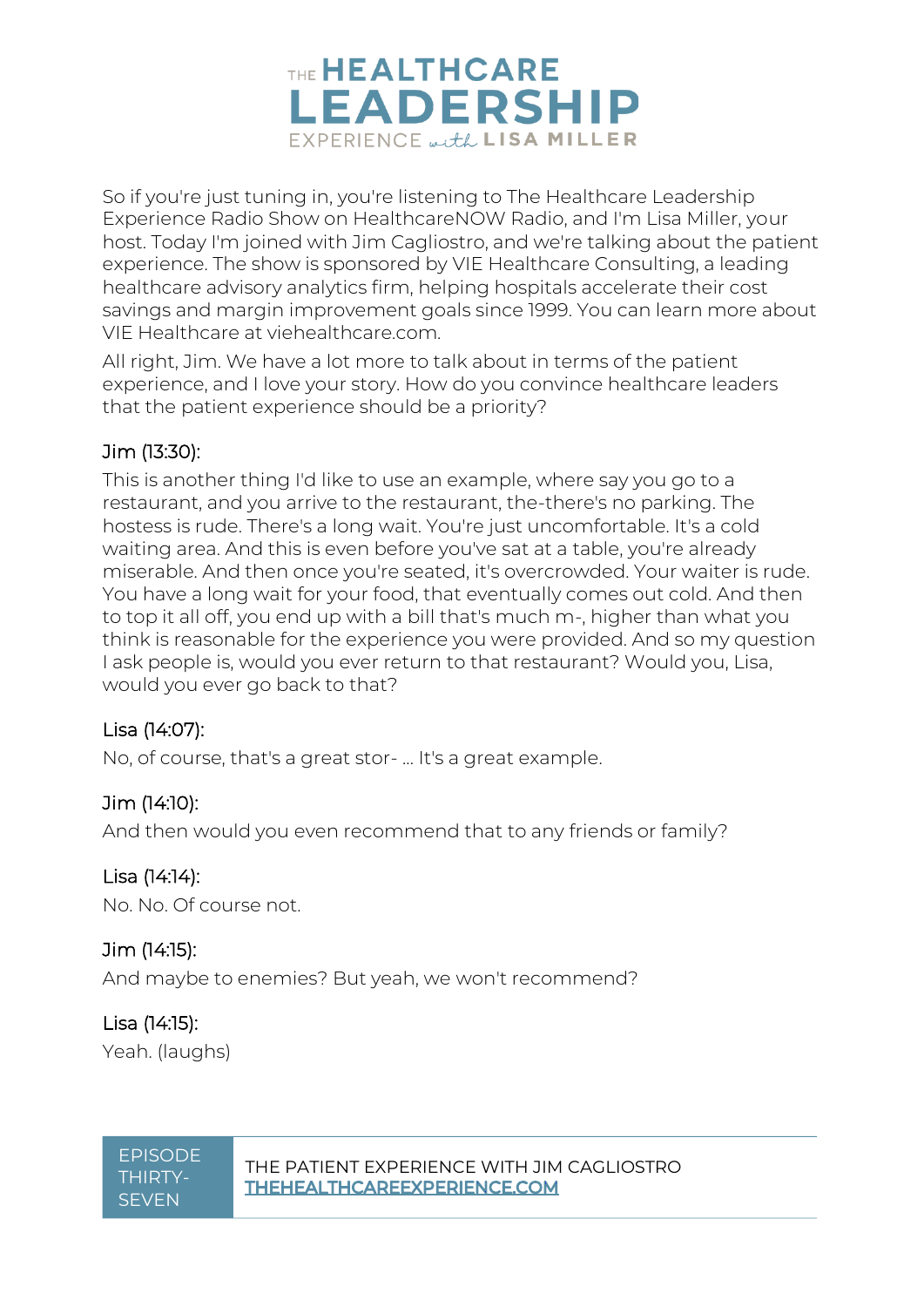

# Jim (14:16):

So imagine that. And now that's us going out and looking for a nice time, a good time. Now imagine you're in a situation where you're not feeling well. You're sick, you have some issues going on, pain, whatever it is. You're in the middle of a major health crisis and you're driving up to that local hospital. The last thing you want is to experience all those negative things that could be avoided. A-a-and so I, I look at this as I think we need to remind healthcare leaders that, yes, it's very challenging 'cause we're not trying to treat people to a nice dinner. We're meeting people at maybe the worst time in their life, going through a major health crisis. So it is a very real challenge. We need to acknowledge that.

# Jim (14:54):

But with that challenge comes a very real opportunity to do some amazing things, to provide a positive patient experience where people could say, "Hey, wow, that was impressive. I didn't expect that," where we go above and beyond to give the patient a great experience. My ... I think of, you recommended this book, Lisa, I don't know if I ever mentioned to you, but it was Joey Coleman, Never Lose a Customer. I dunno if you, I, I know you-you've read that-

# Lisa (15:20):

Yes.

# Jim (15:20):

... but, um, there's a quote from there that he says, "If you're providing remarkable customer experience, customers will continue doing business with you and they'll bring their friends along too." And so I remember he, he kind of spends time talking about, "That's your best advertisement," is patients who've gone through your hospital, gone through your health system, they've had a great patient experience. And now they're gonna go tell their friends, and it's free. It's your best advertisement. You don't have to pay for it. They're gonna say, "Hey, I had a great experience at this hospital. You should go there too." So that, that's another reason I think we can convince healthcare leaders.

# Jim (15:53):

We've mentioned the reimbursement piece. Healthcare leaders are aware that reimbursement is, um, a lot of reimbursement is based on the safety of

| EPISODE |
|---------|
| THIRTY- |
| SEVEN   |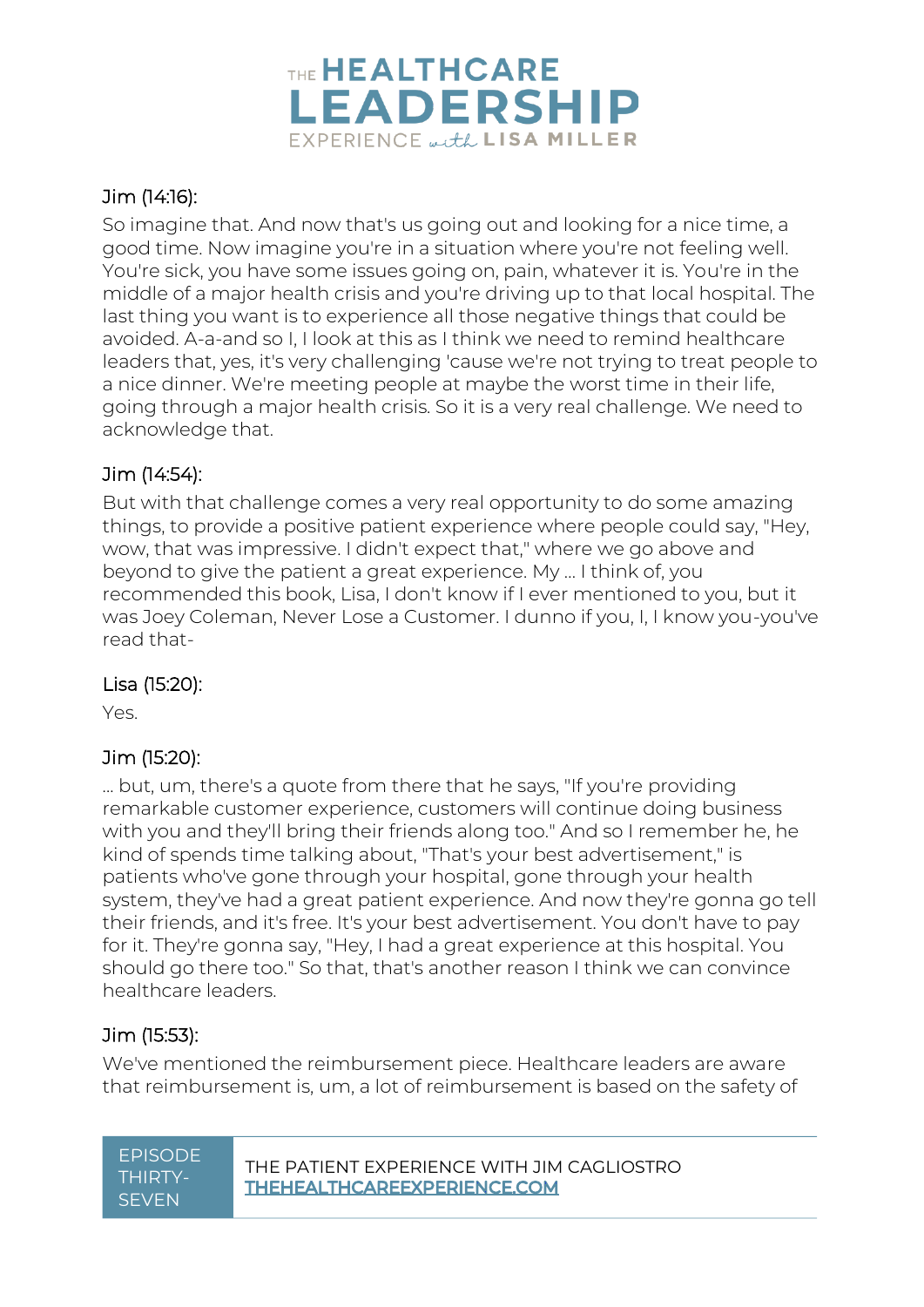

the patient, the quality of the care you provide, and patient satisfaction, and all those things. As you remember, that's how I kind of summed up the patient experience. Reimbursement is largely based on the patient experience. So we can't take it lightly. And, and if I can share one more piece that I think is growing, a, a reason why hospital leaders need to take the patient experience very seriously is this rise of high deductible health plans. This rising financial responsibility is falling more and more on the patients.

# Jim (16:33):

And so as a result of that, we have patients becoming smarter healthcare consumers. They are using things like the new price transparency rules, and they're looking up prices for an x-ray or for a certain lab. They're using websites that have been around, like Leapfrog, Healthgrades, the Hospital Compare website on medicare.gov, even Google reviews, uh, like you mentioned. And so we need to convince hospital leaders that many patients are realizing that they do have a choice. And so ultimately your hospital's ability to attract new patients and to retain current patients, it might come down to your ability to provide an excellent patient experience. Tha-that might be the, the tipping point when patients are deciding where to go.

## Lisa (17:13):

That's fantastic. Jim, I'm gonna throw you a little curve ball for a minute. We have a crisis with staffing and you know, with COVID and the wait times, we'll talk, you know, just specifically talk about maybe either the ER as an entry point or maybe one of the floors. So now we have staff that's stressed and they're doing their best, and then you have a backlog. And so you almost have this storm of patients who are waiting, they're frustrated, like you said, with the example of the restaurant, and then you have a, probably an exhausted workforce. What do we do? Now, this is, I'm throwing a real big curve ball at you, 'cause if you can answer this question, you're gonna have a flock of hospitals calling you (laughs)-

## Jim (17:56):

That's right. That's right.

# Lisa (17:57):

... for consulting work, but what do we do?

THIRTY-**SEVEN**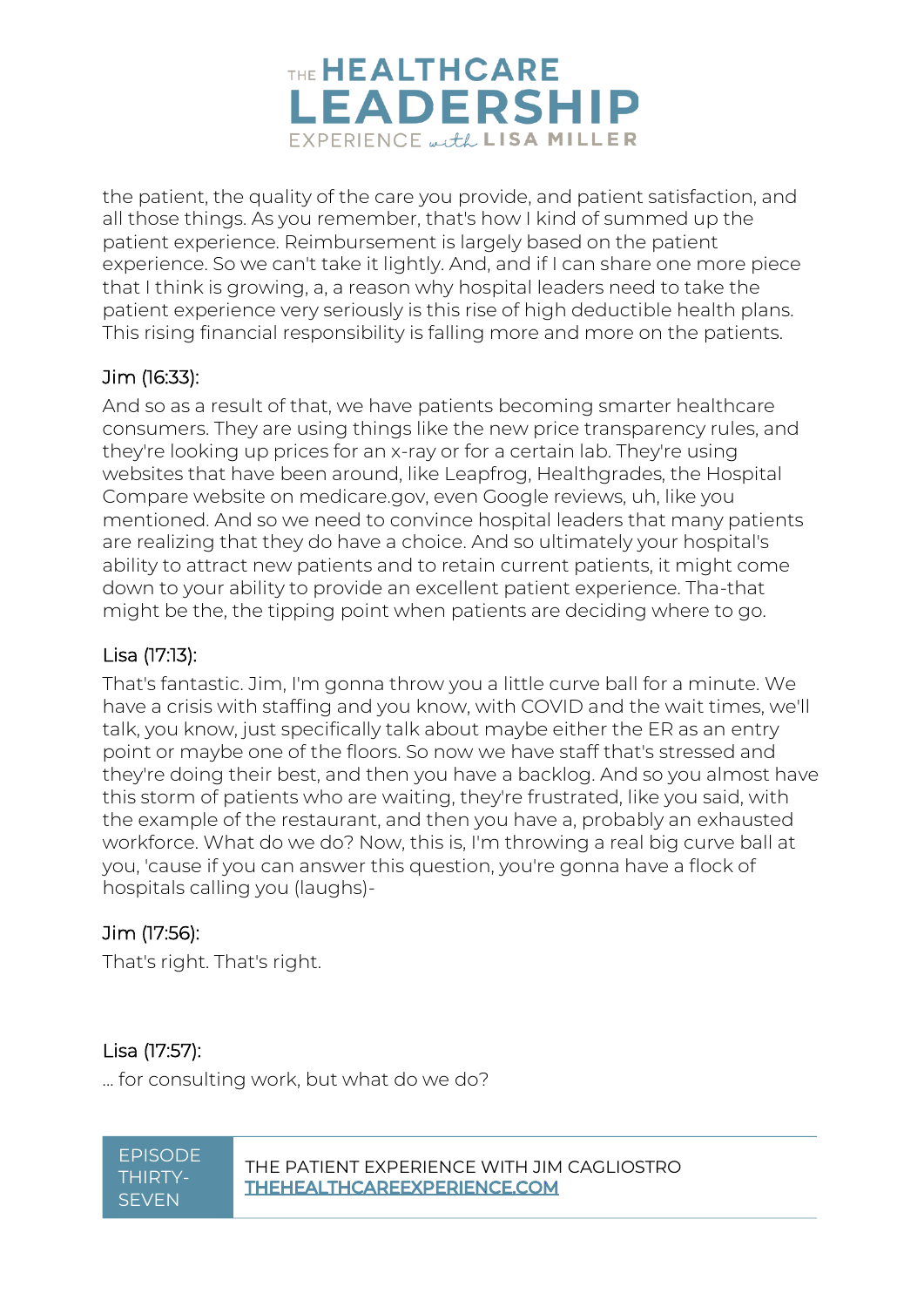

# Jim (18:00):

At least, I, I think that's a great question, uh, with not an easy answer. And I believe at least at face value, we need to do what we can here and now today. And so I think it does come back to that communication piece where yes, I-I've been there, where you're waiting and it seems like you're waiting way too long. And healthcare workers are stressed, they're overworked. And when I talk about communication, I mean, explaining to patients ... I mean, I love the phrase, "I'm doing my best." And even I, I've heard people say, "Oh," if the doctor's late, or if, or, or if the nurse is late coming to your room, you're saying, "Hey, they're spending time with the patients we're with now. But when they come, they're gonna give you all the time that you need." A-a-and so that fuel-

## Lisa (18:40):

I love that wording that you've s-, uh, and I want you to talk about that again or say it again. I love that wording because that's something so simple. Can it really be embedded in a patient's thinking or thought process?

## Jim (18:52):

Yeah. So the setting is probably all too common, where, I forget where I read it, but where a doctor is late and, and the response for me as a nurse could say, "Oh, you know, Dr. So and So's late again." And, and that does not provide much confidence to the patient and it does not provide a good patient experience. But instead of saying, "Oh, the doctor's late again," you could say, "Well, so and so is in with another patient, they're making sure, you know, that they have everything done there so that when they come to you, they can spend as much time as they need. You're not gonna be rushed. You're gonna have all the time that you need to ask questions and to address your issue."

# Jim (19:28):

That provides such a different experience for the patient, even though the same thing, "Hey, the doctor's 10 minutes late. The doctor's 10 minutes late," but it's how we communicate to patients to try to help them understand and to try to lower their anxiety. I mean, that's one thing I'm big on, is giving them options when we can, but really just communicating with them, making sure they understand the situation.

# Lisa (19:48):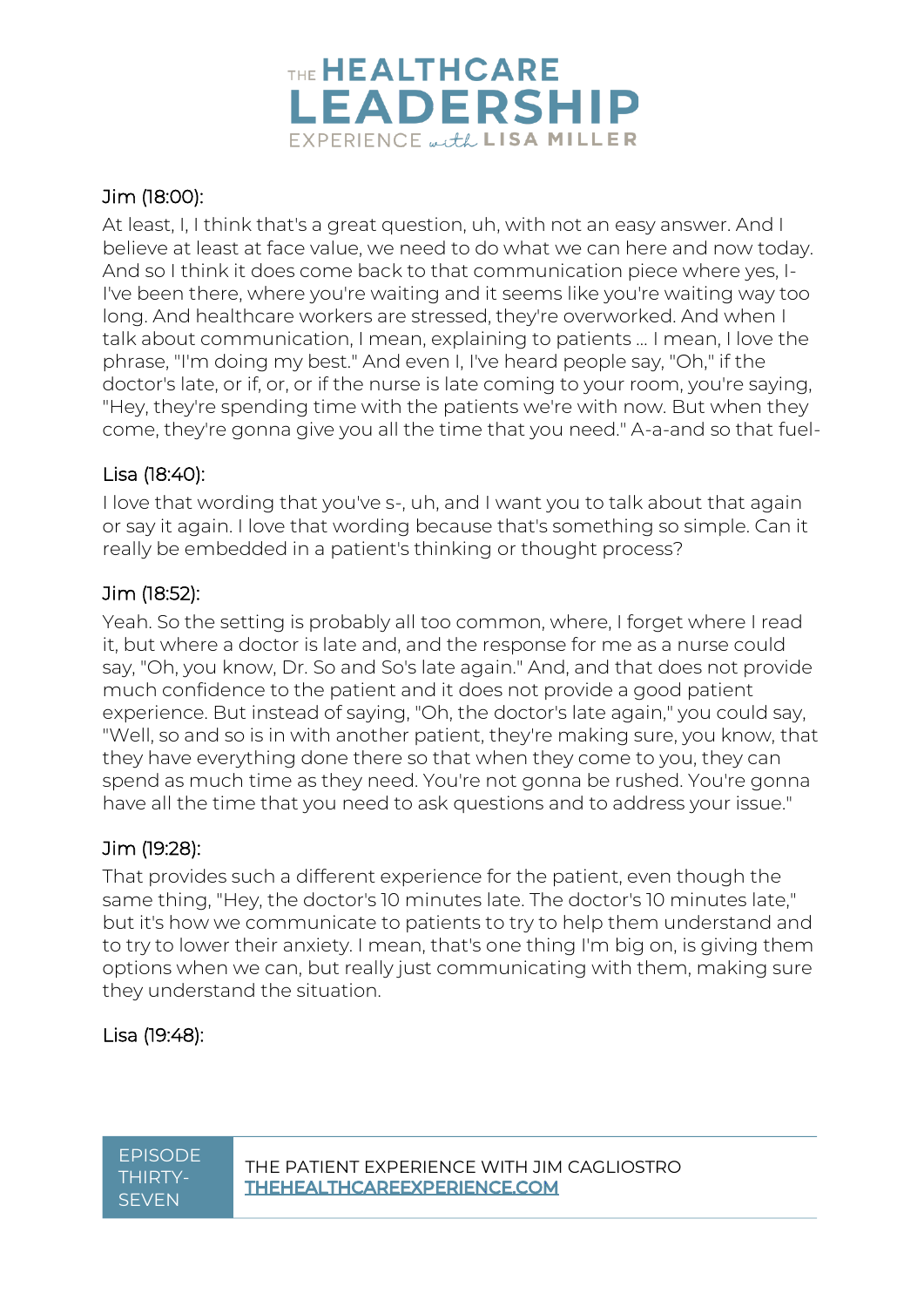

And I wonder if there's a opportunity to think outside the box or just brainstorm some simple solutions. So I'm gonna give a story and maybe a solution as you were speaking.

# Jim (19:59):

Right.

# Lisa (19:59):

Uh, my daughter was in a hospital and she had to stay several nights, but they had a young man who would come in and, you know, traditionally pediatrics are far more, I think, thoughtful, and they do things very differently than other floors. You wonder if they should, they should take some of the things that they've done in pediatric floors and bring it to the geriatric floors-

# Jim (20:20):

Absolutely.

## Lisa (20:20):

... 'cause I think there some similarities, 'cause I take care of my mom and, uh, young kids-

## Lisa (20:24):

... and there's a lot of similarities.

## Jim (20:25):

Yeah.

## Lisa (20:26):

But you wonder like, "Why just pediatrics? Bring it to the geriatrics." So, and everyone was great, very thoughtful, but they had this young man come in and he just would sit by my daughter's bedside and just talk to her, and just ... He would say like, "Do you need anything?" And so I was just like, "Okay, what's your story?" And he's like, "Oh, I'm in college and I," he wants to either go similar to you physical therapy or thinks pre-med. And, and so he, you know, he's doing it a volunteer work and he's sitting bedside and he was able to be a liaison to say, "Okay, well, do you need something to drink? Or does your daughter need anything?" And he could go, he's got a certain level of

# THIRTY-**SEVEN**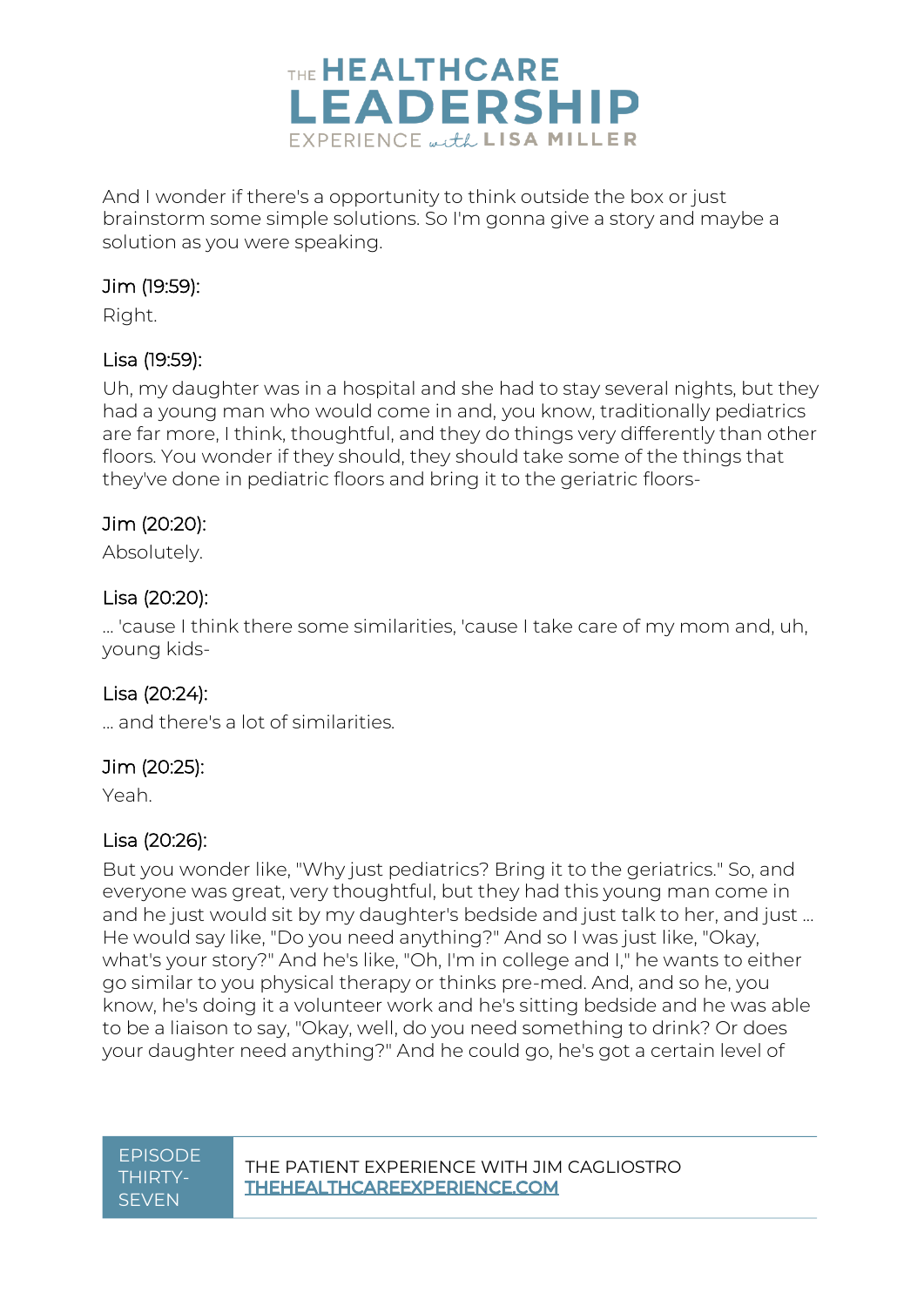

autonomy where he could grab some food or he could be a liaison. "You have a question, let me go get an answer."

# Jim (21:11):

Yeah.

# Lisa (21:11):

I thought, "That's brilliant, and ..." But why does it have to be there? Like I wonder if you could transfer that to the ER, where people are waiting, waiting, waiting, when sometimes maybe there is somebody that's nonclinical, "How you doing, Jim? Do you need something to drink? Do you need to go to the bathroom? Or can I help you with something? You know, yeah, we have a wait time." What if it's just some simple intervention that doesn't have to be another nurse or ... I just wonder, we just don't think outside the box enough.

## Jim (21:36):

Yeah. Yeah. I'd agree. And that reminds me of, uh, I, I, I think it helps for us to recognize in healthcare that when we have a patient that we're caring for, we can't just view it as this isolated interaction, and, and then we're sending 'em out the door and we'll never see 'em again. That may be the case, but if we approach it more like, "Hey, these patients, we have a potential long-term relationship with this patient. Let's do everything we can and treat them like a person, show our humanity, and address their humanity, and treat this like a long-term relationship," 'cause it very well may be a long-term relationship if they return for more care in the future.

## Lisa (22:12):

So we have a couple of minutes to wrap up. So I'm gonna do a combo question for you-

## Jim (22:16):

Right.

## Lisa (22:16):

... maybe some ideas of how we can improve the patient experience, and then wrap it up with why it's sometimes good to have an outside consultant to give a hospital feedback.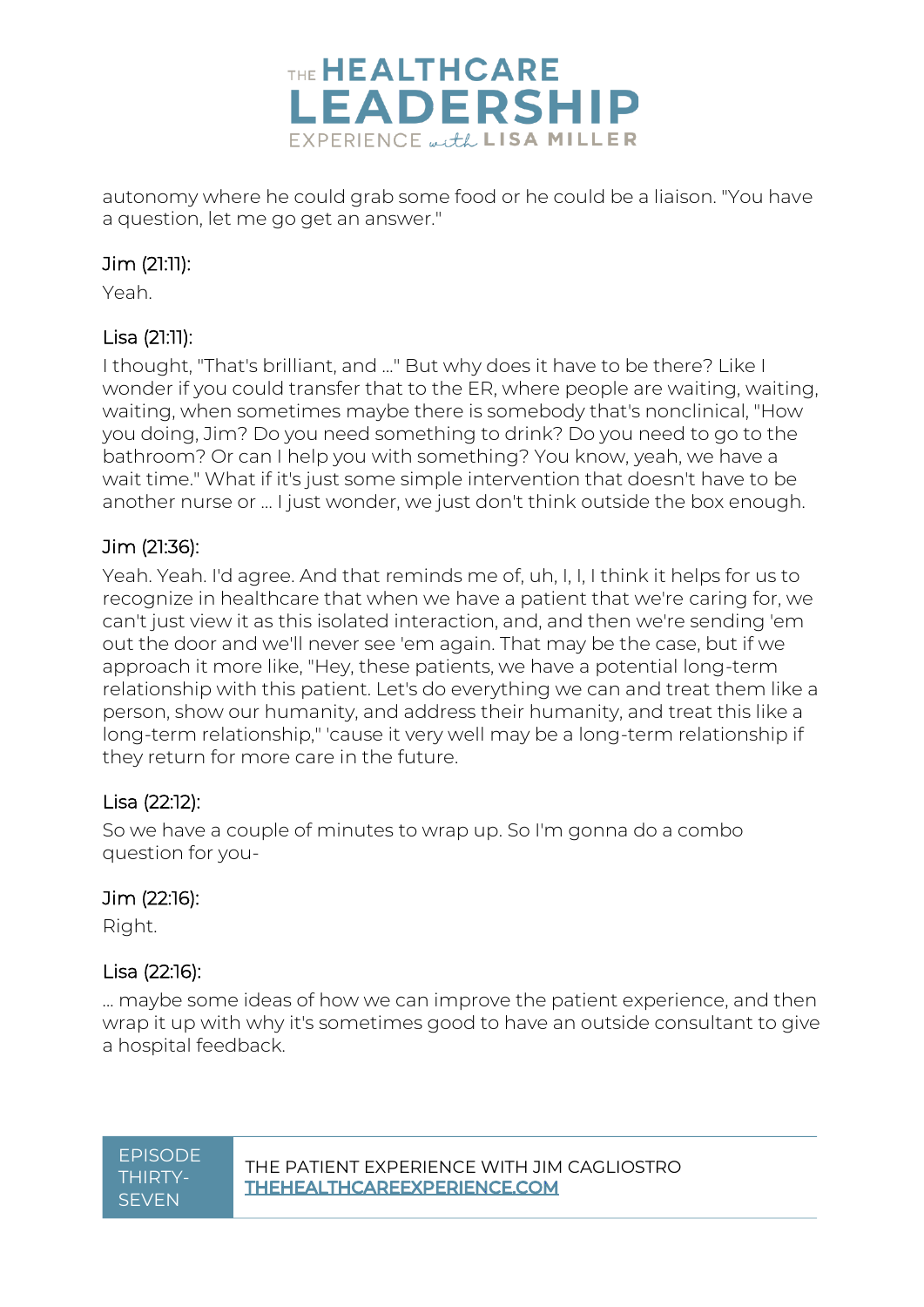

# Jim (22:27):

Absolutely, absolutely. Well, I'll try to hit, uh, kind of big picture ideas in terms of how we can improve the patient experience. And I mentioned the one about considering the long-term relationship that we may have with patients. I think that kind of shifts your perspective i-in a positive way, but also, uh, wwe mentioned it early on, recognizing that every single patient interaction is an opportunity to either help or harm the patient experience. Also, in that Service Fanatics book by Dr. Merlino, he talks about building a patientcentered culture. And sometimes that's a challenge. If the culture of a health system is not good, you have to shift that.

## Jim (23:02):

And a big part of that is appointing, and I think most hospitals have done this well, appointing a person, a patient experience officer, or whatever you want to call it, that's responsible for making sure we have this patient-centered culture. And then you already touched on the idea of being proactive. We shouldn't just be reactionary in terms of, "Oh, there's an issue. Let's put a Band-Aid over it." No, let's get deeper and try to figure out, "What are these recurring issues. Let's try to address them before they even happen." A-and so those are kind big picture things.

## Jim (23:31):

And I do wanna mention the one thing, 'cause I know we're running out of time, but I mentioned about the patient experience even continues after discharge, and people might say, "Well, what do you mean by that?" And I said billing. Billing is a huge thing that, that I've gotten more passionate about because my wife and I had a terrible experience at a very reputable facility that started in the billing office where they weren't gonna let us register unless we paid them. But we knew insurance was covering 100%, and then it took us seven or eight months to get that money back. And so the patient experience didn't end until eight months after I was discharged from the hospital. And so we as healthcare providers need to make sure we're simplifying the billing process.

## Lisa (24:08):

I think that we should have another show on the billing-

## Jim (24:12):

Yeah.

# THIRTY-**SEVEN**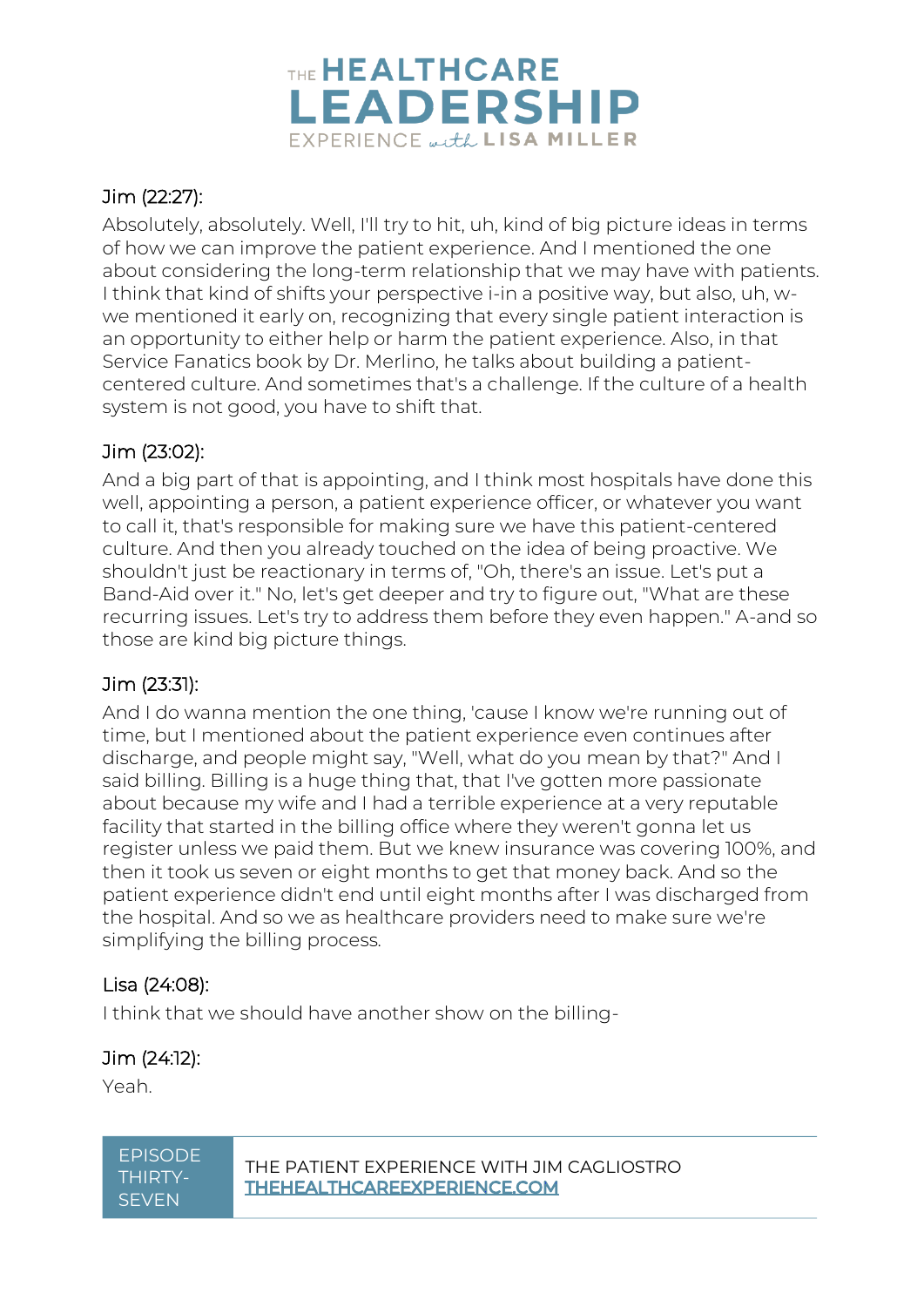

# Lisa (24:12):

... process, because you could have a phenomenal experience and that billing process is horrible. I've experienced a very, something similar with my mom, and in trying to get the money back. And I don't think that leaders, healthcare finance people understand that as a pain point. And I think we put ourselves in our own shoes, but we've got people, maybe they don't have a, a higher degree of literacy or understanding, and they call, you know, and they're already feel like they're out of sorts. They can't, you know, have that conversation, or they feel intimidated, or all the things that unless we are in their shoes completely, there's no way that someone in finance can understand there's different literacy levels. There's different questioning about the bill or even feeling like they can pay it, or that someone's gonna yell at them, or not be understanding. I think there needs to be a complete reinvention around-

## Jim (25:07):

Absolutely.

# Lisa (25:07):

... patient billing. I think we should have a separate show about that, because I think that's a pain point. I also think discharge is a pain point, and then once they get home. Jim, this has been a fantastic show and I, hopefully, we could do part two? (laughs)

## Jim (25:22):

I would love to. Yes.

## Lisa (25:23):

Yeah. So I appreciate you being on the show. And if you wanna learn more about Jim's work, you could reach out to me. Also, Jim's very active on LinkedIn and you could see what he's talking about and what he's sharing, but he is very passionate about the patient experience and can help your organization if you're interested in learning more about his work.

## Lisa (25:41):

Thank you for listening to The Healthcare Leadership Experience Radio Show on HealthcareNOW Radio. I'm Lisa Miller, the host, please join us here on HealthcareNOW Radio. Every day, our show is at 5:00 AM, 1:00 PM, and 9:00 PM Eastern Standard Time. And we're also on other podcast apps. You can

| <u>EPISODE</u> |
|----------------|
| THIRTY-        |
| SEVEN          |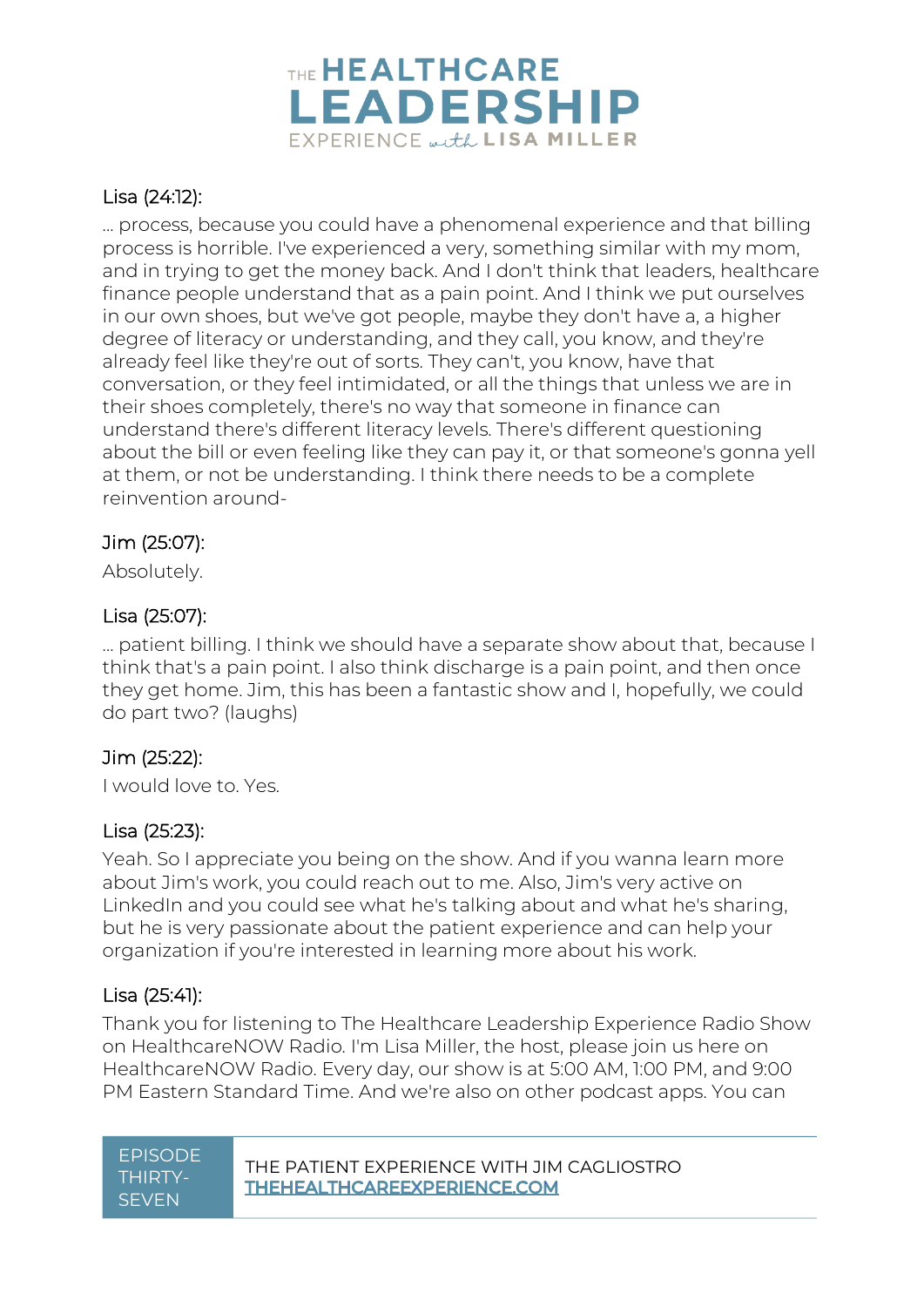

listen to other great shows on HealthcareNOW Radio like Health UnaBASHEd, The Virtual Shift, Payment Matters, and others.

Jim, thank you, and we look forward to, uh, hearing more from you.

# Jim (26:08):

Thank you.

## Outroduction (26:10):

Thank you for joining Lisa Miller for this episode of The Healthcare Leadership Experience Radio Show, sponsored by VIE Healthcare Consulting. If you enjoyed the show, subscribe so you can automatically get notified when new shows premier weekly, don't forget to leave us a review so more healthcare leaders like you can discover us.

This show is on HealthcareNOW Radio, Apple Podcast, Stitcher, Spotify, Pandora, and other major podcast platforms.

To reach out to Lisa personally, you can join the conversation on LinkedIn, where Lisa continues to have discussions on the business of healthcare. You can find links to Lisa's other social platforms in the show notes or at viehealthcare.com.

The Healthcare Leadership Experience Radio Show is the think differently communication for healthcare leaders and we are honored to have you tune in. Join us next week for another episode of The Healthcare Leadership Experience Radio Show.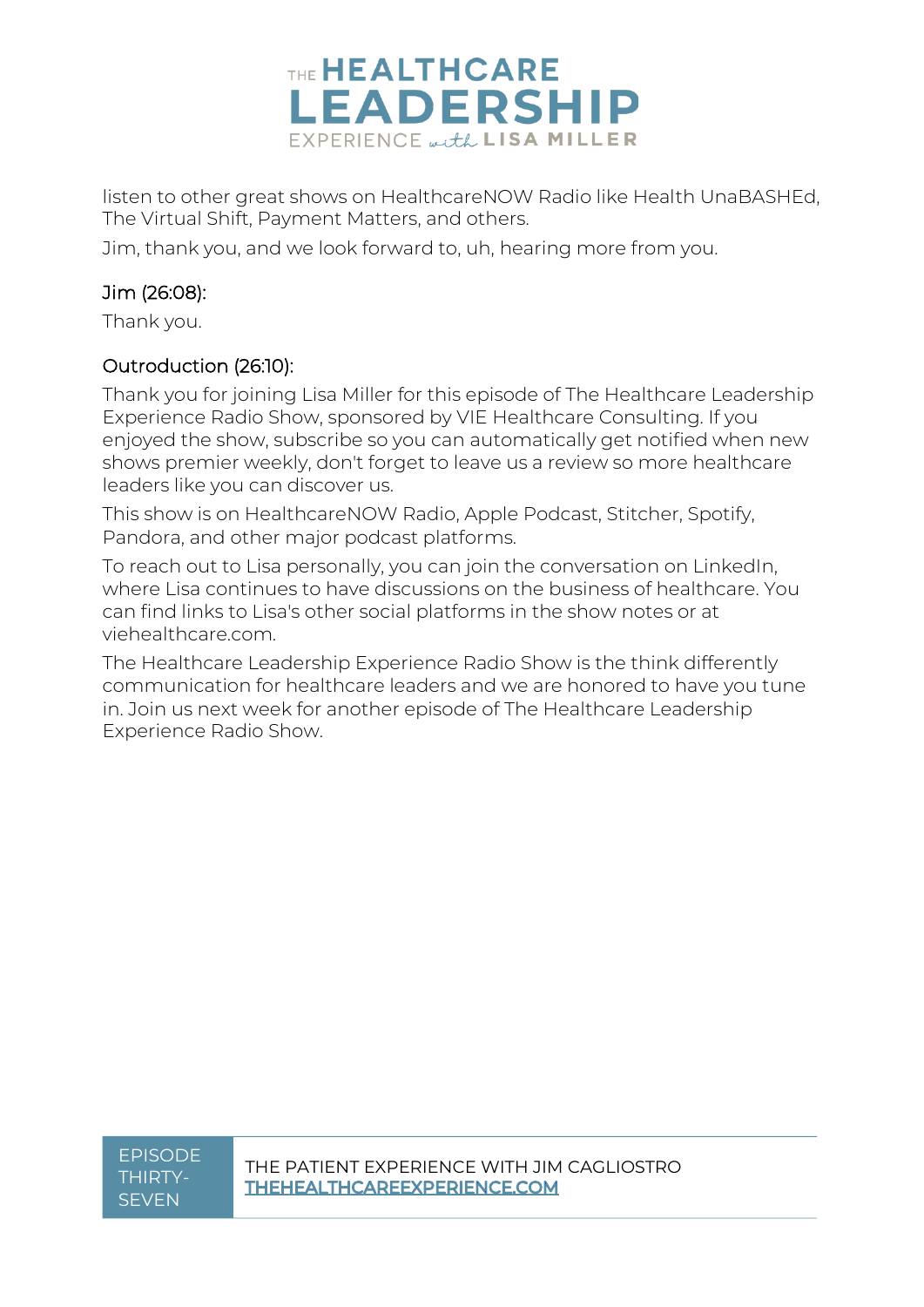# THE **HEALTHCARE LEADERSHIP** EXPERIENCE with LISA MILLER

#### MEET LISA MILLER



*It's important for hospitals to have a clearly defined cost savings strategy with purchased services as a component to that strategy. We provide our clients with a focused roadmap to achieve those savings through our expertise since 1999*

Lisa Miller launched VIE Healthcare Consulting in 1999 to provide leading-edge financial and operational consulting for hospitals, healthcare institutions, and all providers of patient care.

She has become a recognized leader in

healthcare operational performance improvement, and with her team has generated more than \$720 million in financial improvements for VIE Healthcare's clients.

Lisa is a trusted advisor to hospital leaders on operational strategies within margin improvement, process improvements, technology/ telehealth, the patient experience, and growth opportunities.

Her innovative projects include VIE Healthcare's EXCITE! Program, a performance improvement workshop that captures employee ideas and translates them into profit improvement initiatives, and Patient Journey Mapping®, an effective qualitative approach for visualizing patient experience to achieve clinical, operating, and financial improvements.

Lisa has developed patented technology for healthcare financial improvement within purchased services; in addition to a technology that increases patient satisfaction through front line insights.

Lisa received a BS degree in Business Administration from Eastern University in Pennsylvania and a Masters in Healthcare Administration from Seton Hall University in New Jersey.

She is a member of the National Honor Society for Healthcare Administration – Upsilon Phi Delta. Her book *The Entrepreneurial Hospital* is being published by Taylor Francis.